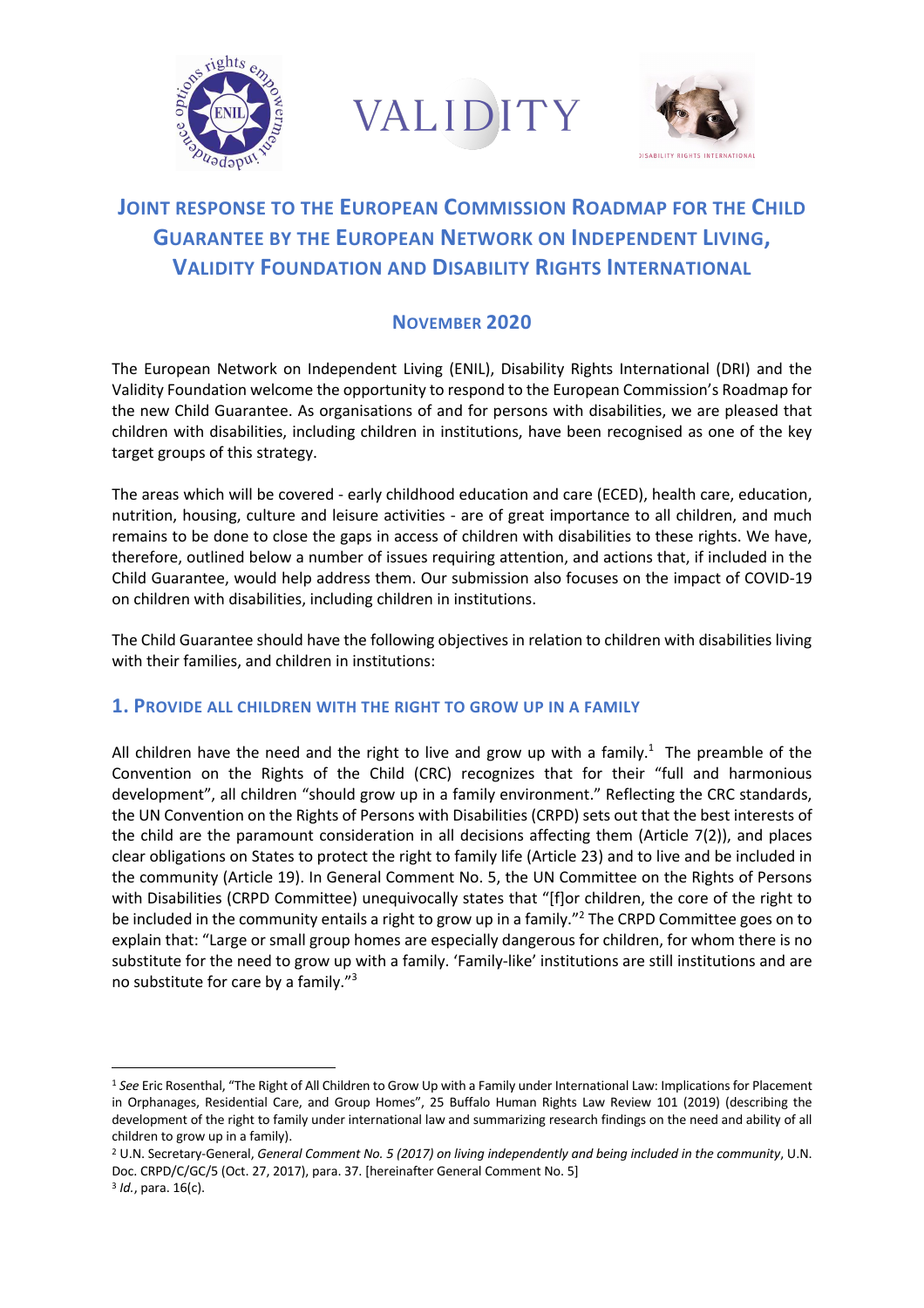The Child Guarantee must include the following binding guidance<sup>4</sup> for Member States, and the following actions:

- It must make it clear that **there are no exceptions to the right to grow up in a family for any child, applying the principle of non-discrimination**. The need for care, support services, treatment, socio-economic status or education can never justify violating a child's right to family, and deprivation of family life on the basis of disability amounts to discrimination and must be prohibited by law.
- Where children are living without or deprived of parental care, governments are under the obligation to **create supportive services so that children with and without disabilities have a range of options for living in the community in a family setting**, including extended kinship care, foster care, or adoption, and including the maintenance of the child's sibling relationships. Residential type services, regardless of size, must not be regarded as a 'family environment'.
- Where States fail to meet their legal obligations to create the family-based support systems necessary to implement the right to family for all children, this is a human rights violation. Nevertheless, the **State still has the duty to minimize the physical danger and emotional damage caused by depriving children of the right to family**. States who fail in these obligations must ensure that any placement of a child in a non-family environment is only an exceptional and temporary measure and that urgent steps are taken to restore the opportunity for family life. During any temporary placement, there must be full respect for family or extended family connections that a child has, and steps must be taken to support reintegration into family life and the maintenance of connections with family, extended family, and friends in the community.
- For older **adolescents making the transition to adulthood**, the adolescent may choose to live in a community-based supported living arrangement that is not family-based. Such choice may only be viewed as informed and voluntary, however, if the adolescent is provided support to make an informed decision and after being provided the opportunity to observe, live in, and experience a safe and stable family-based setting with support services appropriate to his or her age, gender, and/or disability.
- In order to monitor progress that Member States are making in ensuring that all children are able to grow up in a family, the **available data must distinguish between different forms of residential care (such as group homes for children, children's villages etc.), and family-based care**.

#### **2. ENSURE ACCESS OF ALL CHILDREN WITH DISABILITIES TO INCLUSIVE EDUCATION**

An estimated 93 million children worldwide live with disabilities<sup>5</sup>. Like all children, they need quality and inclusive education to develop their skills and realize their full potential. Nearly 50 percent of

<sup>4</sup> Based on a joint statement by the disability and child rights groups on behalf of children without parental care to the UN, from September 2019. See: https://enil.eu/wp-content/uploads/2019/07/2019-09-12\_UNGA-Right-to-Family-Life.pdf <sup>5</sup> Source: UNICEF, available at: https://www.unicef.org/education/inclusiveeducation#:~:text=Inclusive%20education%20means%20all%20children,speakers%20of%20minority%20languages%20too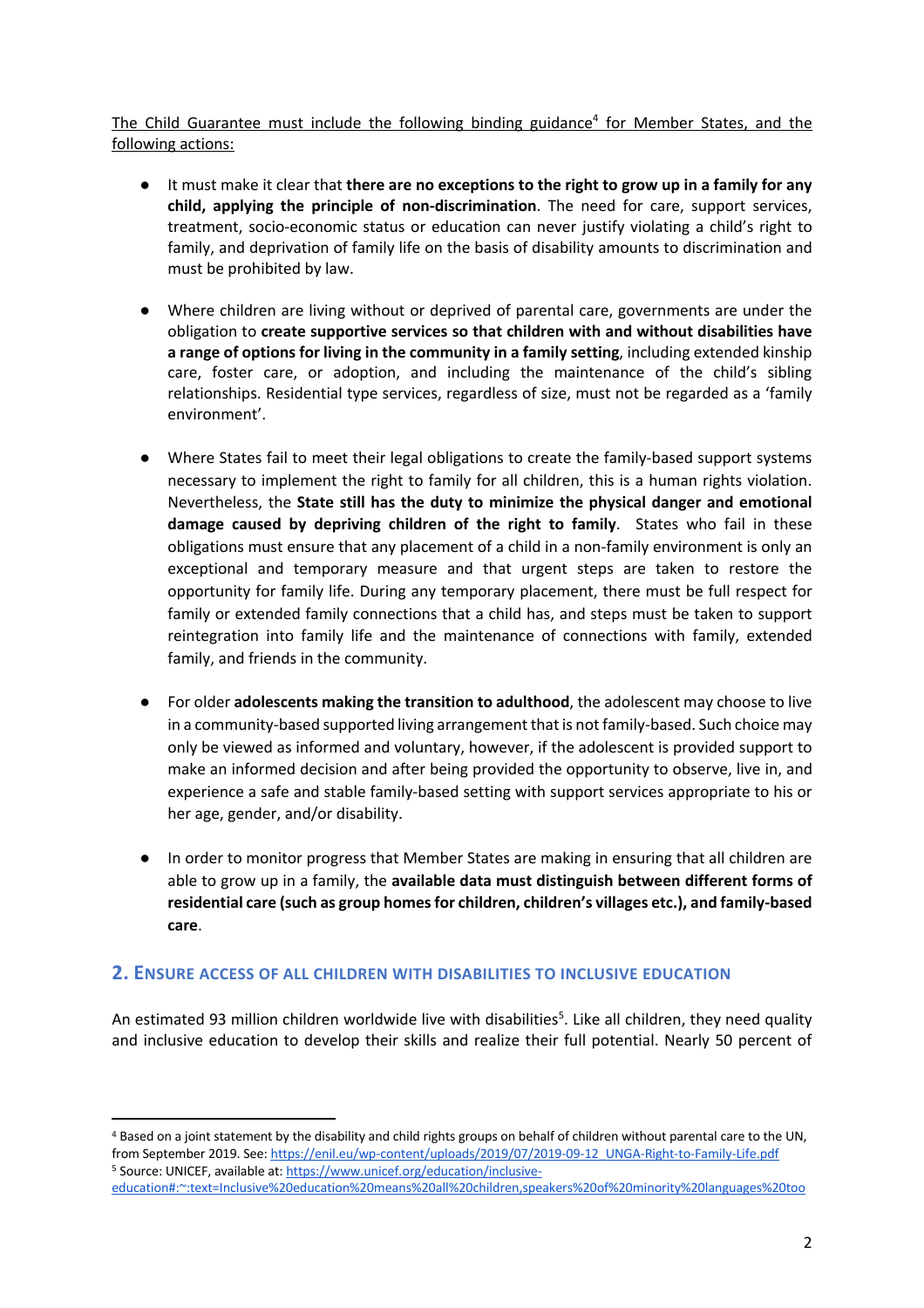children with disabilities are not in school, compared to only 13 percent of their peers without disabilities<sup>6</sup>.

The CRPD made an important breakthrough in the right to education guaranteed under international law, defining that every child should have access to inclusive education. The CRPD Committee indicates that the goal of education is to ensure children's "full development and sense of dignity and self-worth", as well as to ensure their "full and equal participation… as members of the community". As such, education of all students must take place in an inclusive environment,<sup>7</sup> implying the obligation to move away from segregated or parallel forms of education or training for children with disabilities. Inclusive education must, therefore, be understood as a process that transforms culture, public policy and practice to create inclusive learning environments for all children, and which is responsive to the diverse needs of individual students, including students with disabilities.

Sustainable Development Goal (SDG) 4 also affirms the obligation to provide inclusive quality and equitable education. The OHCHR Thematic Study of the Rights of Persons with Disabilities to Education (2013) affirms that only inclusive education can provide both quality education and social development for persons with disabilities, and that states must provide guarantees of universality of access and participation, and ensure that the right to non-discrimination in education is legally enforceable.

The Child Guarantee must include the following binding guidance for the Member States, and the following actions:

- Early childhood interventions must guarantee respect for the dignity and autonomy of the child. In line with SDG 4, and the 2030 Agenda for Sustainable Development, Member States must **ensure access to quality early childhood development, care and pre-primary education, together with the provision of support and training to parents and caregivers of young children with disabilities**. If identified and supported early, young children with disabilities are more likely to transition smoothly into pre-primary and primary inclusive education settings. Member States must ensure coordination between all relevant ministries, authorities and bodies as well as OPDs and other NGO partners.<sup>8</sup>
- Educational **institutions and programmes must be accessible to everyone, without discrimination**. The entire education system must be accessible, including buildings, information and communication, comprising ambient or frequency modulation assistive systems, curriculum, education materials, teaching methods, assessment and language and support services.
- Education must focus on the **scope, active participation and achievement of all students**, especially those who, due to various reasons, are excluded or marginalised. It also highlights the obligation to remove barriers that in any way impede access to education, $9$  particularly through guaranteeing access to reasonable accommodations, assistance and specific forms of support necessary to guarantee full participation, maximum development and educational/social attainment.

 $6$  Ibid.

<sup>7</sup> This position is shared by the Committee on the Rights of the Child, General Comment 9. The rights of children with disabilities, CRC/C /GC/9, 27 February 2007.

<sup>8</sup> U.N. Secretary-General, *General Comment No. 4 (2016) on right to education*, U.N. Doc. CRPD/C/GC/4 (Sept. 2, 2016), para. 65

<sup>9</sup> U.N. Secretary-General, *General Comment No. 4 (2016) on right to education*, U.N. Doc. CRPD/C/GC/4 (Sept. 2, 2016), para. 9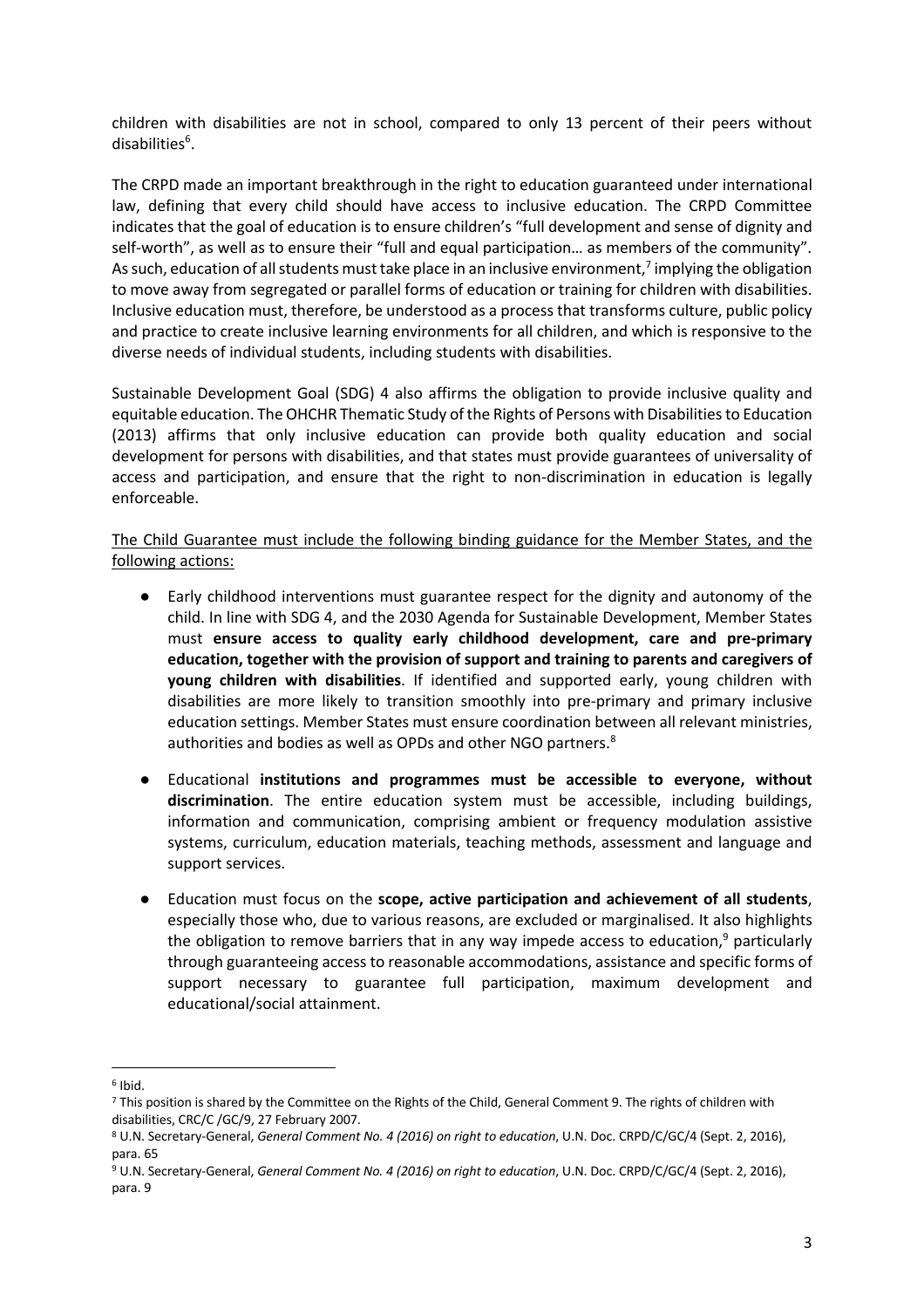- According to article 24, paragraph 1, of the CRPD States parties must ensure the realization of the right of persons with disabilities to **education through an inclusive education system at all levels**, including pre-schools, primary, secondary and tertiary education, vocational training and lifelong learning, extracurricular and social activities, and for all students, including persons with disabilities, without discrimination and on equal terms with others.
- Quality inclusive education must provide persons with disabilities with **preparation for work life** through the foundation of the knowledge, skills and confidence necessary for participation in the open labour market and in an open, inclusive and accessible work environment (article 27). To ensure smooth transition from childhood to adulthood for children with disabilities, there should be coordination in the implementation of the Child Guarantee, with the Youth Guarantee.
- With regard to international cooperation, and in line with SDG 4 and the Education 2030 Framework for Action, **all bilateral and multilateral cooperation must advance inclusive and equitable quality education and promote lifelong learning opportunities** for all, including support for capacity building, exchange and information sharing and best practices, research, technical and economic assistance, and facilitating access to accessible and assistive technologies. All data and spending of international assistance on education should be disaggregated by impairment. There is a need to strengthen the technical capacity on disability inclusion, intersectionality and CRPD implementation across DG DEVCO, DG ECHO, the EEAS, and the EU Delegations.

# **3. ENSURE THAT EU FUNDS SUPPORT FAMILY-BASED CARE AND ARE NOT INVESTED IN INSTITUTIONS**

In the current European Structural and Investment Funds (ESI Funds) programming period (2014 - 2020), twelve Member States had as one of their priority areas transition from institutional to community-based care. However, while some progress was made in decreasing the number of children in institutions and improving access to family-based care, in many cases, children with disabilities have been moved to other large, or small institutions (also referred to as 'group homes' or 'family-type settings'), rather than placed in family-based care. This is confirmed in the "Report on the transition from institutional care to community-based services in the 27 EU Member States", published in January 2020, which states that:

"Evidence of increased support for families and increased use of and support for foster families is encouraging, although of course such approaches need to be scaled up and applied much more widely. Those who were most likely to be in larger residential provisions were: 1) children with disabilities, in particular those with intellectual disabilities, autism and those who showed challenging behaviour; and 2) unaccompanied and separated migrant children."10

Moreover, in Bulgaria, Disability Rights International (DRI)<sup>11</sup> found that the availability of ESI Funds for group homes was "one of the major motivating forces" which encouraged municipal authorities to build the new facilities. Considering that the bigger the facilities, the more funding was available, this

<sup>10</sup> Šiška, Jan and Beadle-Brown, Julie, 2020. *Report on the transition from institutional care to community-based services in 27 EU Member States,* European Expert Group on the Transition from Institutional to Community-based Care. Available from: https://deinstitutionalisationdotcom.files.wordpress.com/2020/05/eeg-di-report-2020-1.pdf (referred as "the Šiška study").

<sup>11</sup> Disability Rights International, 2019. *A Dead End for Children – Bulgaria's Group Homes.* Available from: https://www.driadvocacy.org/wp-content/uploads/Bulgaria-final-web.pdf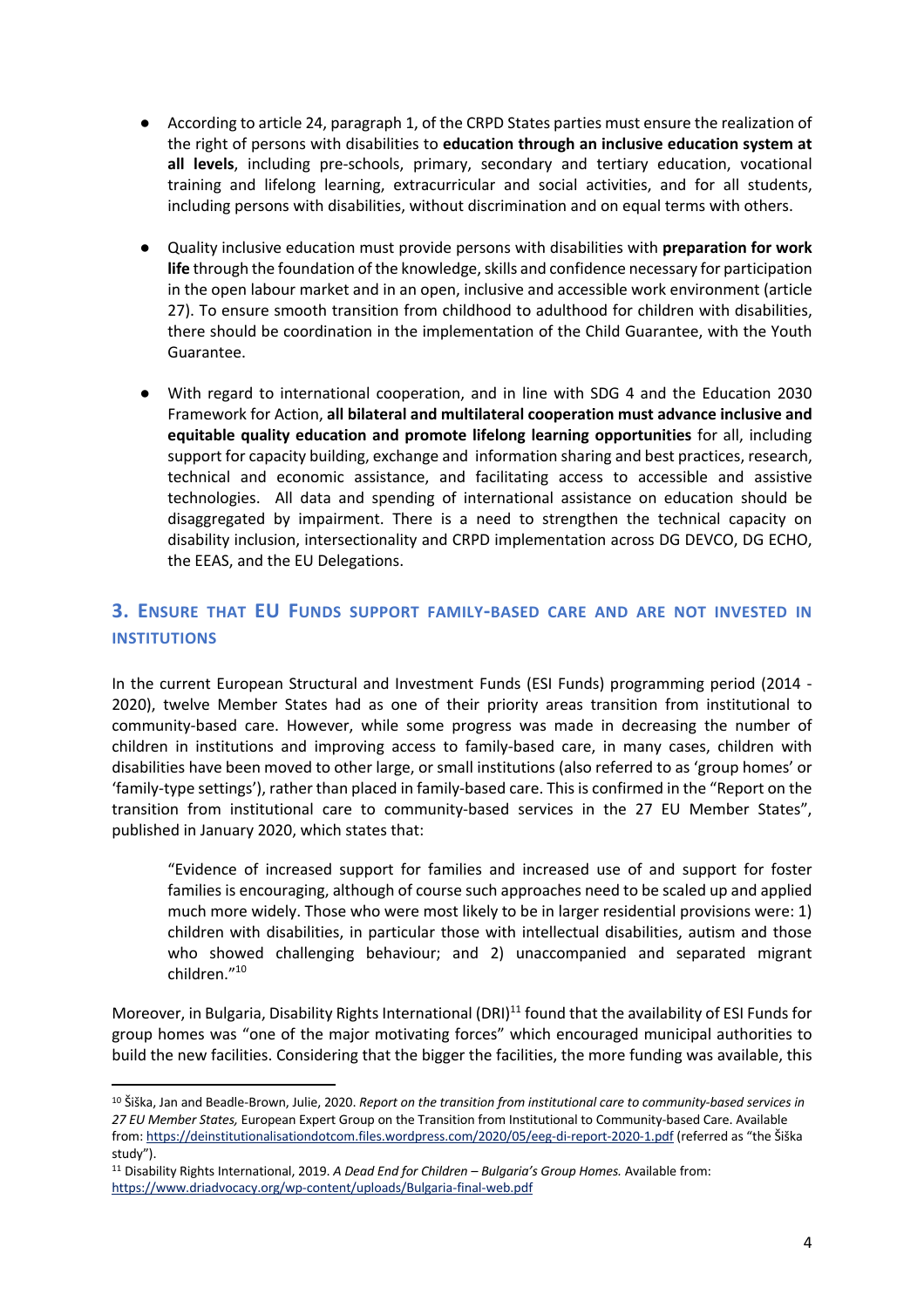acted as an incentive to build institutions for as many children as possible; typically with 14 beds, but some municipalities also clustered several group homes together. The report went on to state that municipalities competed with one another, in order to use as much EU funding as possible while it was available. In addition, "since some funding came from an EU project to assist less developed areas, remote locations had an incentive to build group homes and worry later about how to bring in children from other parts of the country."

The Child Guarantee must include the following binding guidance for the Member States, and the following actions:

- It should make it clear that **investing EU Funds in any projects that institutionalise or segregate children with disabilities is a violation of the CRPD and the CRC, as well as the EU Fundamental Rights Charter**. This includes large institutions, family-type homes, children's villages and special schools for children with disabilities, and covers infrastructural investments, but also investments in human resources. The prohibition should apply to all EU funding streams and programmes, including those aimed at the neighbourhood countries and international cooperation.
- It follows that the use of **EU Funds should be strictly limited to projects that fully comply with the CRPD, in particular Article 19, as explained in the General Comment No. 5, but also other articles**. Member States should closely coordinate the use of the European Social Fund (ESF) and the European Regional Development Fund (ERDF), in order to develop a range of services that support the children's right to grow up in a family. The European Commission must suspend investments or otherwise sanction Member States which continue using EU Funds to build or renovate institutions of any kind.
- The European Commission should **closely monitor implementation of EU Funds within the current programming, and plans for 2021 – 2027**, in order to prevent projects that fail to comply with the CRPD from going ahead. Member States should ensure close consultations with and involvement of persons with disabilities, through their representative organisations, in all stages of EU Funds use.

### **4. ENSURE ACCESS OF CHILDREN WITH DISABILITIES TO INDEPENDENT LIVING, INCLUDING PERSONAL ASSISTANCE**

For children with disabilities and their families, to have full access to independent living, as set out in Article 19 of the CRPD, mainstream services such as education, health, housing and transport must be accessible. Children with disabilities and their families need a full range of options of support, so that they can choose what works best for them and their family's needs. Support should not negatively affect a family's functioning, but support a child with disabilities to enjoy the right to family life. It is important that there is readily available information about services and support available to children, including children with disabilities. Providing children with disabilities and their families with access to support and mainstream services will help Member States realise principle 11 of the Social Pillar, on the equality of opportunities for children from disadvantaged backgrounds.

Personal assistance, as a key tool for independent living, should be available to children with disabilities and their families. At the moment, this is not the case. According to ENIL's Independent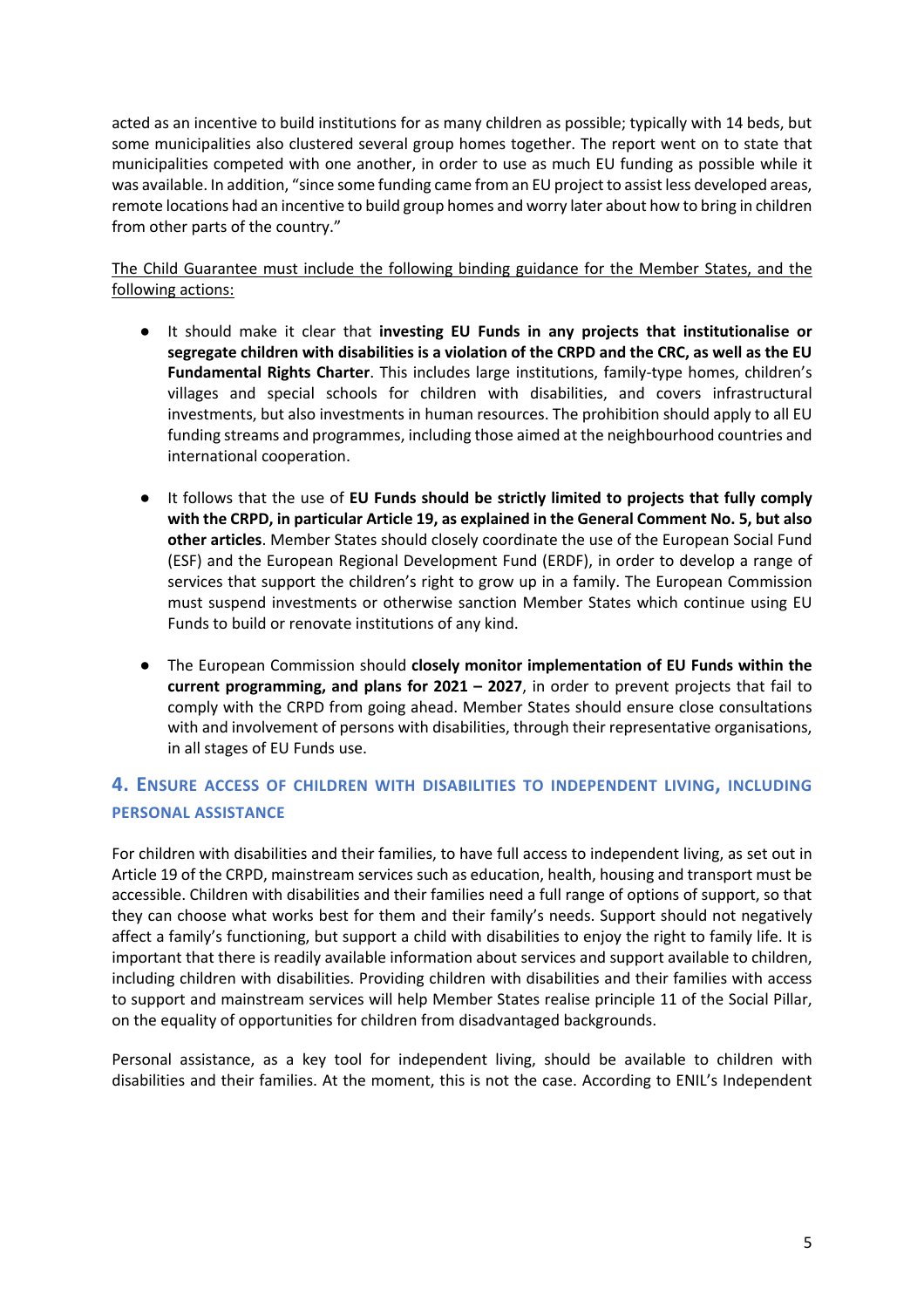Living Survey<sup>12</sup>, which covered 44 countries in the EU and the wider Council of Europe area, in 25 countries children with disabilities and their families are not eligible for personal assistance.

Personal assistance is beneficial, because it enables parents of children with disabilities to retain employment. It also makes it easier for them to care for other siblings, have time to rest (thus avoiding the need for respite care services) or enjoy sports, cultural and other activities together as a family. Personal assistance does not and should not replace parents; therefore, personal assistants should have clear boundaries and guidance from parents.

In addition to personal assistance and other support services, families should have access to technical aids and equipment such as wheelchairs, hearing aids, communication aids. Communication support should also be available, such as training in sign-language, so that children with disabilities can be fully included in the family. While timely support and continuity in support are key for all persons with disabilities, they are particularly important for children. Given how quickly things change in the life of a child, and how key being able to have access to services such as education can be to a child's development, continuity in support is essential. No child's potential should be stunted by not getting the support they need to access the same opportunities as their non-disabled peers.

#### The Child Guarantee must include the following binding guidance for the Member States, and the following actions:

- The **right to live independently and being included in the community, set out in Article 19 of the CRPD, applies to all persons with disabilities, including children**. Member States must take into account the needs of children with disabilities and their families when developing strategies and plans for implementation of Article 19, as well as in deinstitutionalisation strategies.
- The European Commission should **promote access to personal assistance for children with disabilities and their families**, as a means of ensuring that children are supported to grow up in a family and to prevent institutionalisation. Equally, when planning for the closure of institutions and the return of children to family care, families should have the option to access personal assistance for their child(ren).
- Member States should be **encouraged to use the European Social Fund (ESF+) to pilot, or expand personal assistance for children with disabilities and their families**. **ERDF should be used to improve access of children with disabilities to technical aids and equipment, as well as for housing adaptations** to make family apartments and houses fully accessible, and to prevent children from being placed in institutions because of inaccessible homes.

#### **5. PRIORITISE CHILDREN WITH DISABILITIES IN DEINSTITUTIONALISATION REFORMS**

Even in countries where deinstitutionalisation reform is ongoing, children with disabilities have been left behind, especially children with more complex support needs. For example, in Serbia which has one of the lowest institutionalisation rates for children in Europe, 75% of children in residential care are children with disabilities. Most of these children face life-long institutionalisation, lacking access to community-based services, including education, consistent with their right to, inter alia, family life, community living, freedom of association, protection from violence and access to justice.

<sup>&</sup>lt;sup>12</sup> The Independent Living survey was open between July and September 2020, and targeted persons with disabilities and their representative organisations in Europe. Results will be published on 10th December 2020.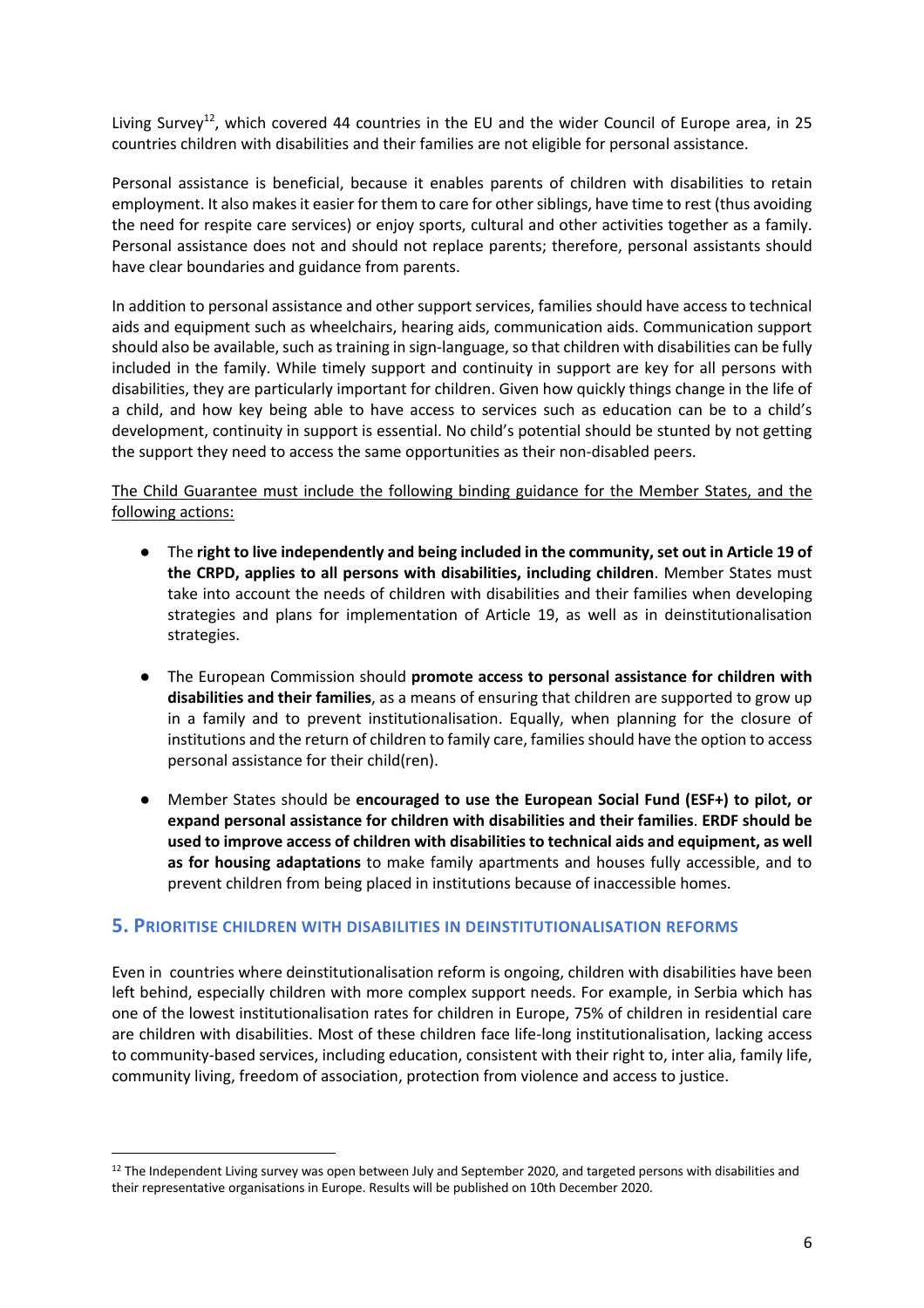Institutionalised children face discrimination in access to healthcare and are often denied medical treatments that would improve their quality of life. In Bulgaria and Romania, we can still find children with untreated conditions such as hydrocephalus, where such treatment could be lifesaving.

Poverty is one of the main factors of institutionalisation of children and it is often linked to disability. Today, many parents are still forced to give up their children because of such social marginalization, as well as poverty or disability.<sup>13</sup> According to the Child Guarantee Roadmap, the proportion of children suffering from severe housing deprivation is more than 20% in Romania and more than 15% in Bulgaria and Poland which are, at the same time, countries with the highest rates of institutionalisation of children. Therefore, appropriate housing is important for prevention of family separation and is instrumental in family reunification.

The Child Guarantee must include the following binding guidance for the Member States, and the following actions:

- It should encourage Member States to adopt **comprehensive deinstitutionalisation strategies (covering all persons with disabilities, including children)**, in line with Article 19 and the General Comment 5, and in close consultation with persons with disabilities and their representative organisations.
- As stated above, It should make it clear that **investing EU Funds in any projects that institutionalise or segregate children with disabilities is a violation of the CRPD and the CRC, as well as the EU Fundamental Rights Charter**.
- It should promote the use of ERDF to **improve access of families of children with disabilities to adequate housing**, in the community.
- Exercise of the **right to education and the right to live in a family environment are closely linked** and are jointly necessary preconditions for guaranteeing the optimal development of all children, including children with disabilities, thus requiring a comprehensive and multisectoral approach. The EU should ensure that Funds are used to support inclusive environments, rather than special or segregated schools.
- The introduction of inclusive education in the local community must take place alongside **a strategic commitment to the ending institutionalisation of persons with disabilities**. The EU and its Member States should recognise the role that exercising the right to inclusive education will play in building the strengths, skills and competencies necessary for all persons with disabilities to enjoy, benefit from and contribute to their local communities.

## **6. ENSURE PARTICIPATION OF CHILDREN WITH DISABILITIES IN DECISIONS THAT CONCERN THEM**

Article 7 of CRPD asserts that, in all actions, the best interests of the child shall be a primary consideration. The best interests is a concept aimed at ensuring the full and effective enjoyment by

<sup>&</sup>lt;sup>13</sup> Galina Markova of the Know-How-Foundation added to this critique in an interview with DRI, saying that service providers and reformers "don't know how to work with parents." Interview with DRI, February 18, 2019. A small percentage of children separated from families are taken because of abuse by parents. National Scientific Council on the Developing Child, The Science of Neglect: The Persistent Absence of Responsive Care Disrupts the Developing Brian: Working Paper 12 (2012), posted at https://developingchild.harvard.edu/resources/the-science-of-neglect-the-persistentabsence-of-responsive-care-disrupts-the-developing-brain/ (last visited June 18, 2018).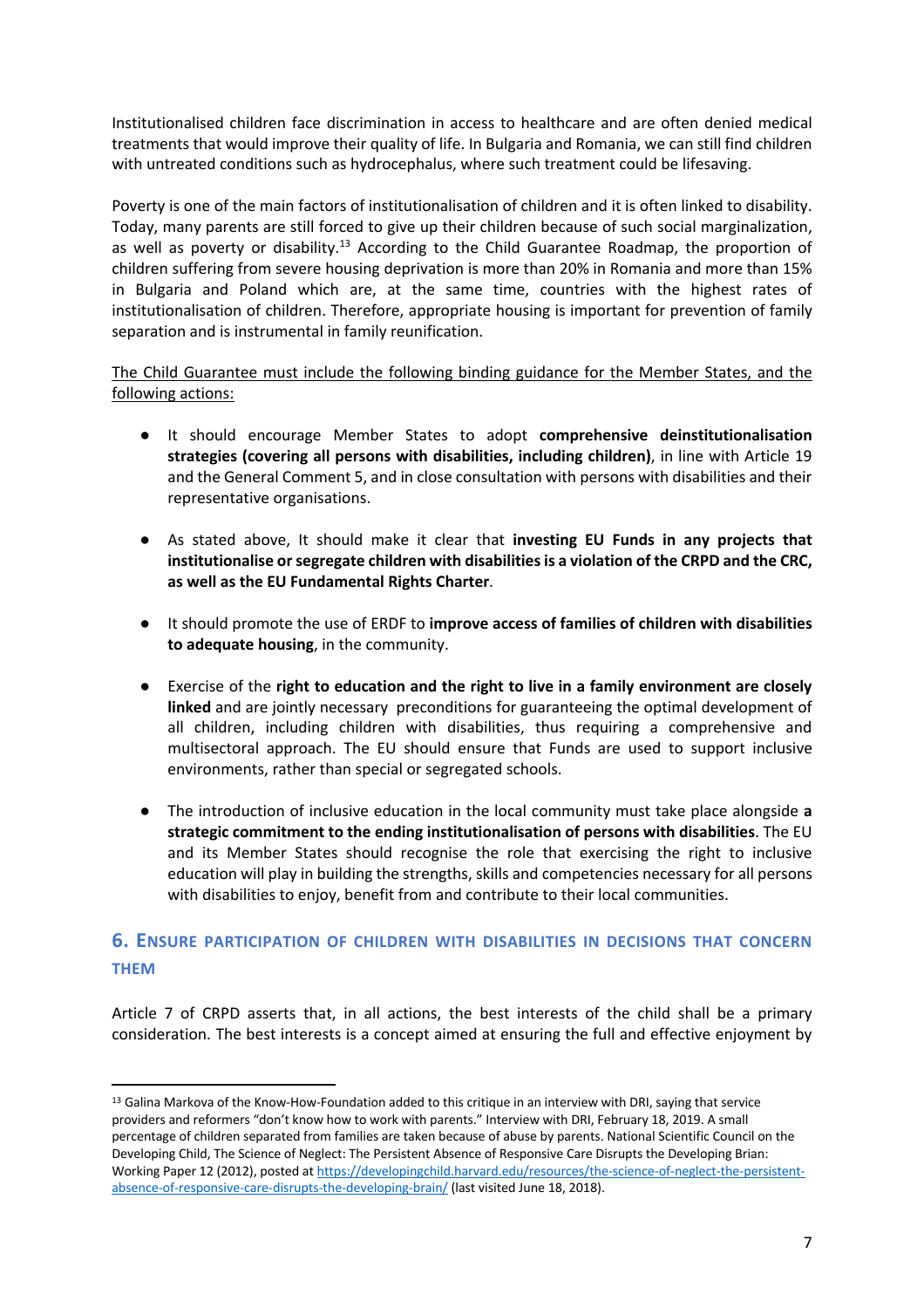the child of all human rights and the child's holistic development.<sup>14</sup> Article 7 further asserts that children with disabilities have the right to express their views and the latter be given due weight on all matters affecting them, according to their age and maturity on an equal basis with other children, and that they must be provided with disability and age-appropriate assistance. Guaranteeing the right of children to participate in their education must be applied equally to children with disabilities – in their own learning and individualized education plans, within the classroom pedagogy, through schools councils, in the development of school policies and systems, and in the development of wider educational policy.<sup>15</sup>

The Child Guarantee must include the following binding guidance for the Member States, and the following actions:

● All **programmes affecting children with disabilities need to ensure their participation on an equal basis with other children**, respect the evolving capacities of children with disabilities, and respect for the right of children with disabilities to preserve their identities.

# **7. PRIORITISE THE NEEDS OF CHILDREN WITH DISABILITIES, INCLUDING THOSE IN INSTITUTIONS, DURING COVID RESPONSE AND RECOVERY**

As the Roadmap rightly states, the Child Guarantee will be "particularly relevant in the context of the socio-economic consequences of COVID-19" and "will help mitigate its negative effects". This is key, because indeed, the pandemic had a significant impact on children with disabilities and their families in Europe, and world-wide.

According to the Covid-19 Disability Rights Monitor (DRM) global report<sup>16</sup>, children with disabilities were disproportionately affected by the measures taken by governments during the pandemic and experienced multiple forms of discrimination on the basis of disability and age. Forty three percent (623) of the COVID-19 DRM survey respondents who knew about the situation of children said that their government took no measures to protect the health and safety of children with disabilities in institutions or in the community. The written testimonies revealed that many essential supplies and services were unavailable to children in the community and in institutions. Respondents from around the world reported that children did not have access to food and medicine. Moreover, children with disabilities did not have access to essential healthcare, respite care, rehabilitation, or education.

The majority (55%) of the survey respondents said that their government had taken no measures to support families of children with disabilities during the pandemic. In most cases, governments did not take disability-specific measures and did not take child-specific measures. For instance, a respondent from the UK said that "children were not included in any of the definitions of 'vulnerable' to COVID 19 - only adults." Hence, children with disabilities have been in a situation of compounded vulnerability.

Children living in poverty and children living in rural or remote areas relied on NGOs and charities to deliver essential supplies such as food and medication. However, there were reports that NGOs could not deliver essential, potentially life-saving supplies to children with disabilities. Furthermore, there were reports that children who relied on schools or disability services for food and medication could not access them during the pandemic.

<sup>14</sup> CRC, General Comment No.14, CRC/C/GC/14, May 2013

<sup>&</sup>lt;sup>15</sup> CRC General Comment No.12 CRC

<sup>16</sup> COVID-19 Disability Rights Monitor Coordinating Group, 2020. *Disability rights during the pandemic – A global report on findings of the COVID-19 Disability Rights Monitor.* Available at: https://covid-drm.org/assets/documents/Disability-Rights-During-the-Pandemic-report-web.pdf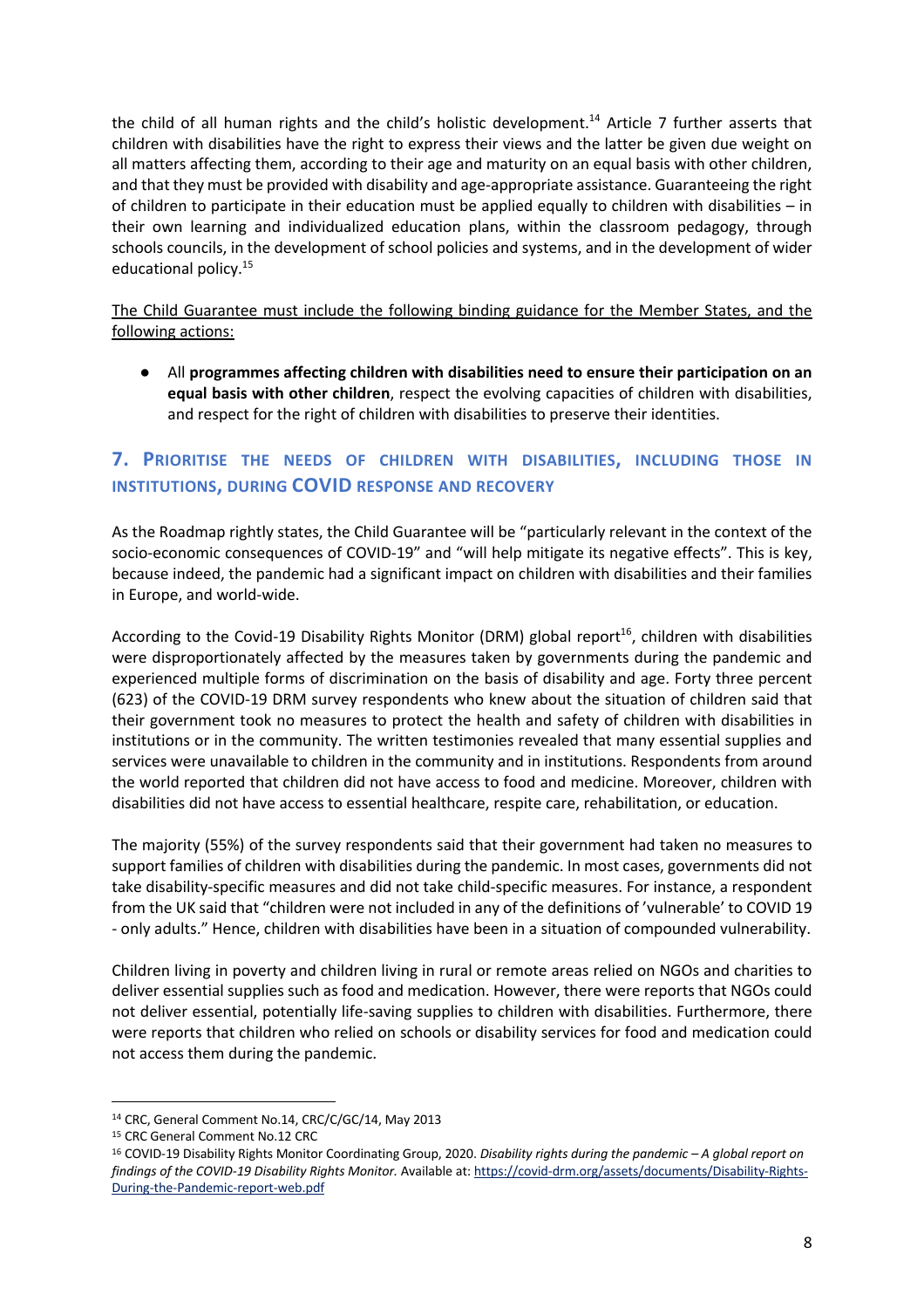Children with disabilities around the world did not have access to education and other essential services. The COVID-19 DRM survey received reports that children with disabilities were excluded from remote schooling. For instance, respondents from Malawi and Moldova described how children with disabilities were excluded from remote learning because they did not have access to technology.

Families who were instructed to stay at home with their child with a disability reported that they did not receive any guidance or financial support from the government. For instance, an Irish family member explained that "families of those children are relying heavily on charities to support them and each other. We have literally been left to fend for ourselves."

The Child Guarantee must include the following binding guidance for the Member States, and the following actions:

- It must ensure that **React-EU and the Recovery and Resilience Facility are used to address the impact of COVID-19 on children with disabilities and their families**. Moreover, EU funds should support "emergency deinstitutionalisation", by accelerating the development of family- and community-based services that would allow for the (re)integration of children with disabilities into families, and prevent future placements of children with disabilities in institutions.
- In this respect, it is important to **closely monitor investments from React-EU and the Recovery and Resilience Facility**, to prevent them going into institutions and other segregating settings for children with disabilities.
- It must ensure that the "**Team Europe" global response to COVID-19, as well as all future "Team Europe" joint programming and implementation, is inclusive of children with disabilities**. For example, the EU can help facilitate access of children with disabilities around the world to the COVID-19 vaccine.
- The EU and its Member should adopt **inclusive Disaster Risk Reduction strategies for comprehensive school safety and security in emergencies**, which are sensitive to learners with disabilities. Learners with disabilities must not be denied access to educational establishments on the basis that their evacuation in emergency situations would be impossible, and reasonable accommodation must be provided. $^{17}$  During the COVID-19 pandemic, States must **prioritise ensuring equal access to education for all children**, conducting individualised needs assessments of children with disabilities and ensuring that individualised supports, accommodations and pedagogical approaches are implemented than enable equal participation in education.

#### **ABOUT THE SUBMITTING ORGANISATIONS:**

**The European Network on Independent Living (ENIL)** is an international network of disabled people, with members throughout Europe. ENIL is a forum for all disabled people, Independent Living organisations and their non-disabled allies on the issues of Independent Living. ENIL represents the disability movement for human rights and social inclusion based on solidarity, peer support, deinstitutionalisation, democracy, self-representation, cross-disability and selfdetermination. **Website: www.enil.eu.**

<sup>17</sup> U.N. Secretary-General, *General Comment No. 4 (2016) on right to education*, U.N. Doc. CRPD/C/GC/4 (Sept. 2, 2016), para. 14